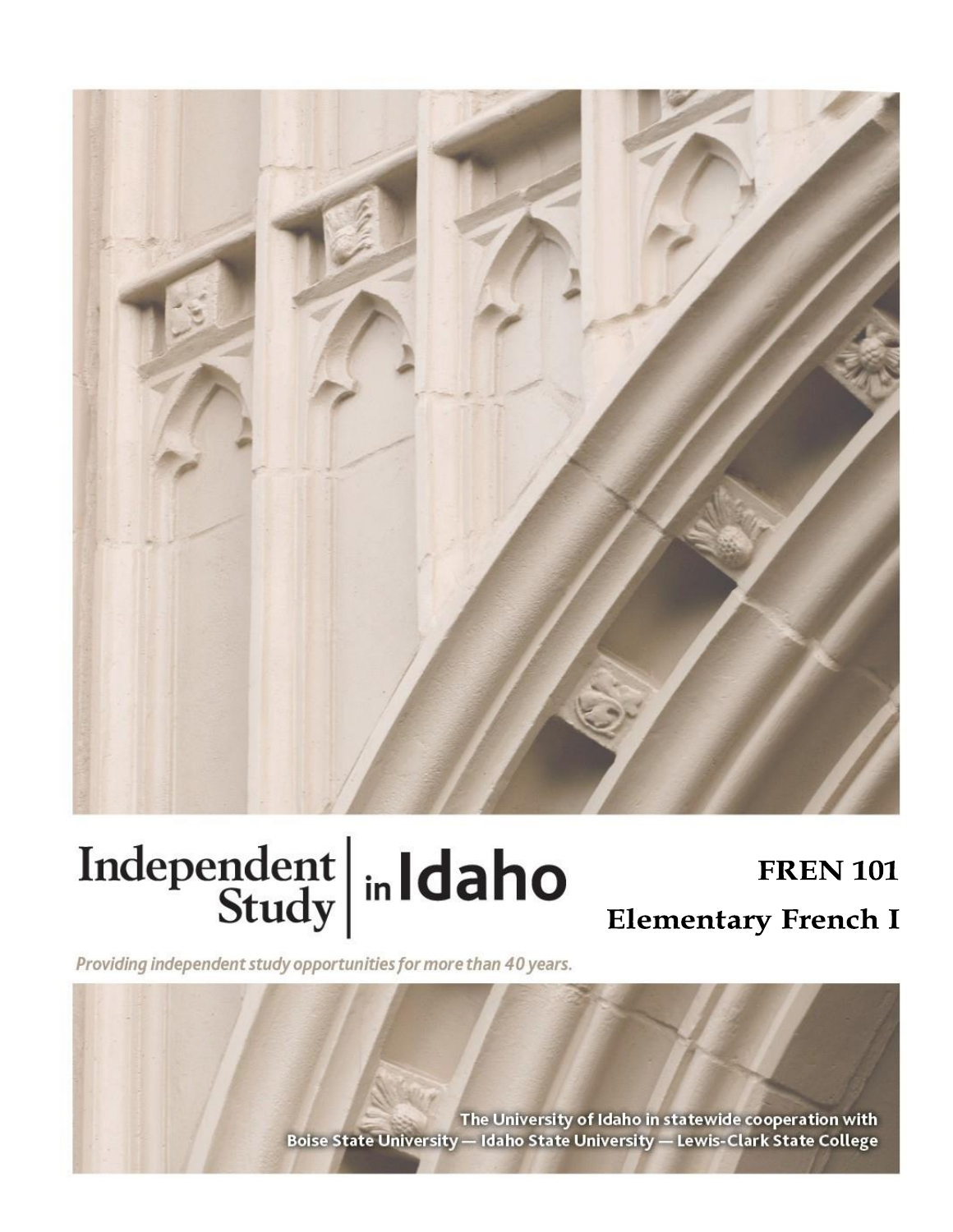# **Course Guide**

Independent  $\left|\frac{\text{independent}}{\text{Study}}\right|$  in **Idaho** 

*Self-paced study. Anytime. Anywhere!*

# **Fren 101 Elementary French I**

University of Idaho 4 Semester Hour Credits

Prepared by: Richard Keenan Professor Emeritus University of Idaho

RV: 05/2020 Copyright Independent Study in Idaho/Idaho State Board of Education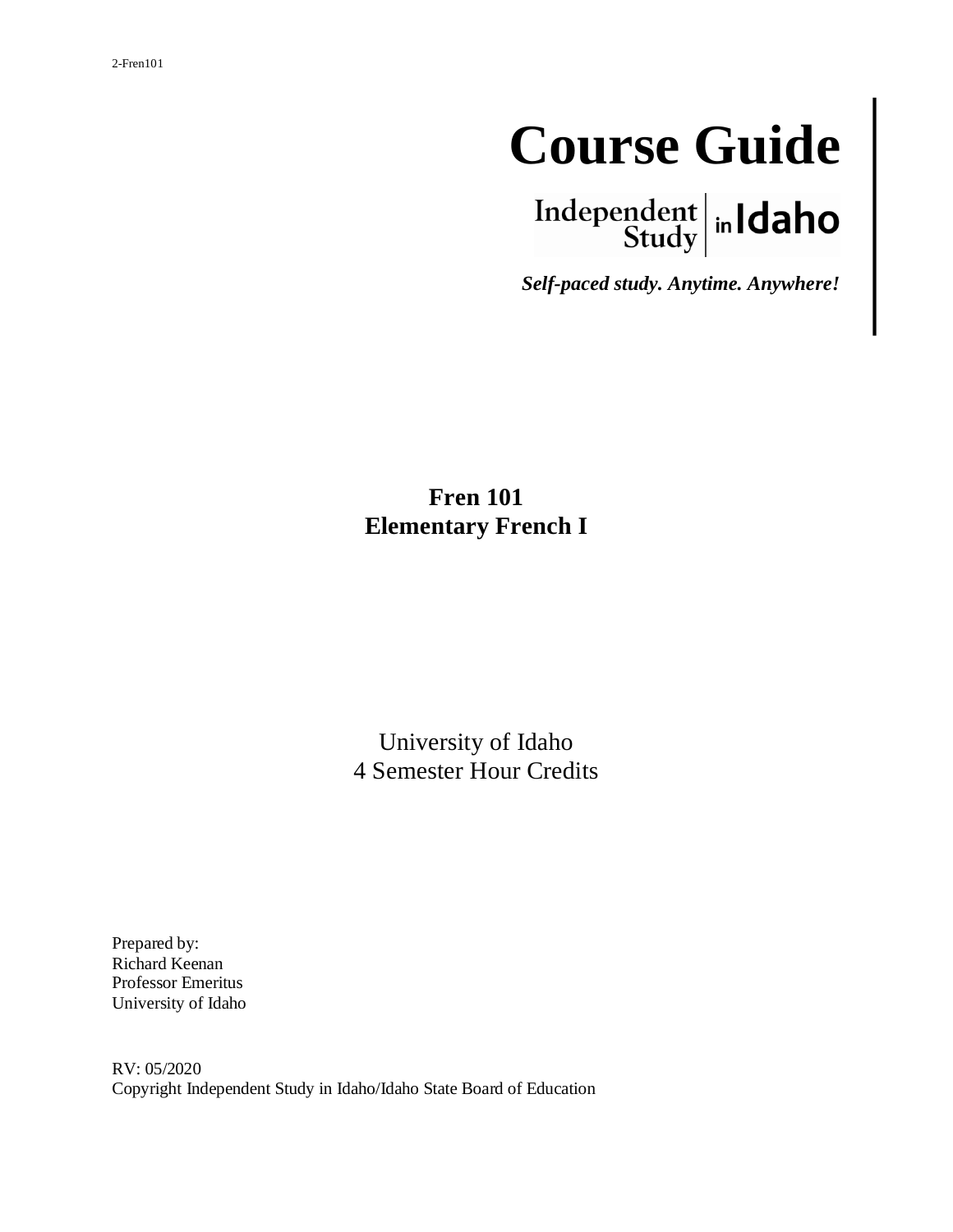# **Table of Contents**

| Unité 1: Salut!                    |  |
|------------------------------------|--|
|                                    |  |
|                                    |  |
| Unité 2: À la fac                  |  |
|                                    |  |
|                                    |  |
| Unité 3: La famille et les copains |  |
|                                    |  |
|                                    |  |
| Unité 4: Au café                   |  |
|                                    |  |
|                                    |  |
|                                    |  |
| Unité 5: Les loisirs               |  |
|                                    |  |
|                                    |  |
| Unité 6: Les fêtes                 |  |
|                                    |  |
|                                    |  |
|                                    |  |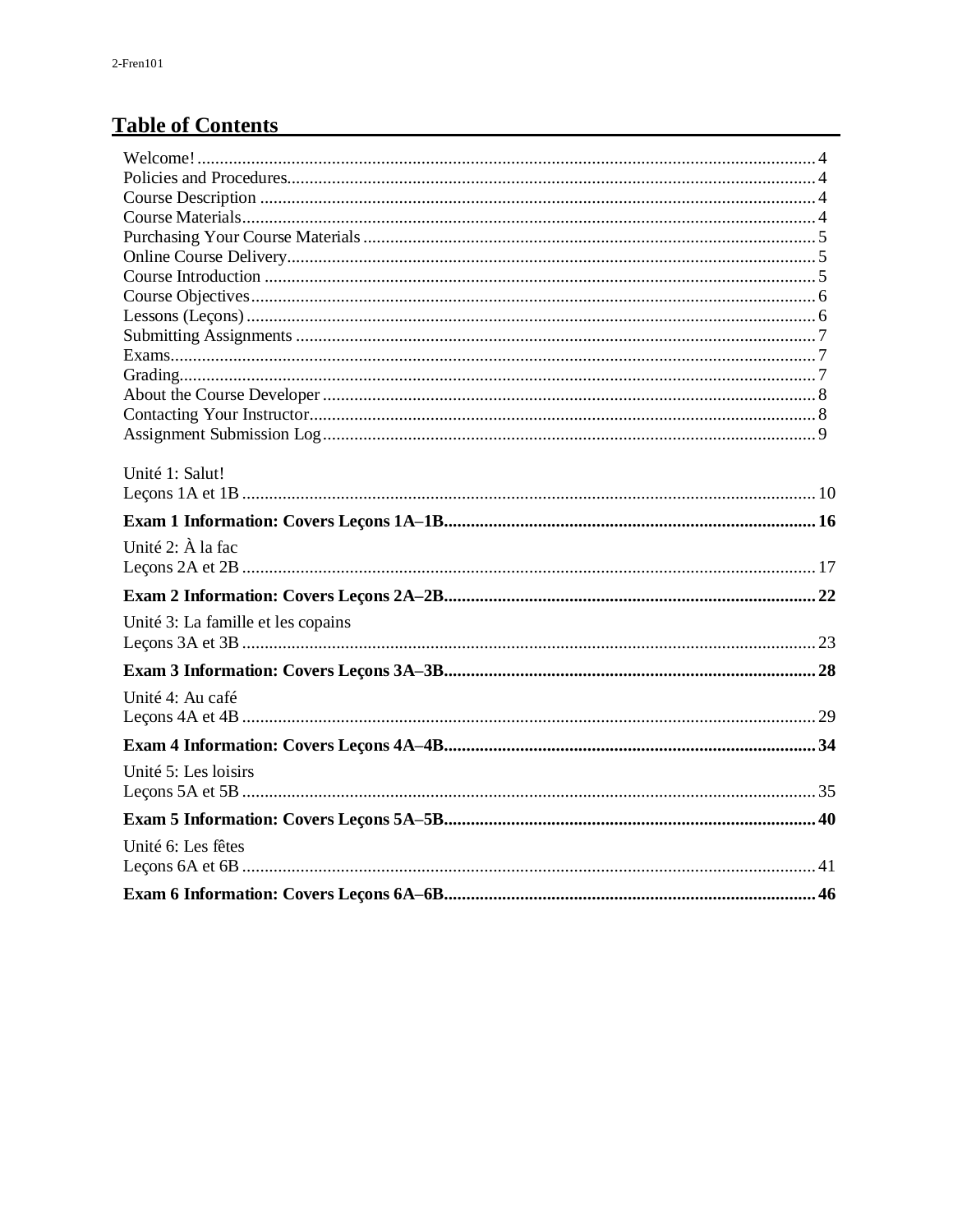# **Fren 101: Elementary French I 4-Credits: UI**

# **Welcome!**

Whether you are a new or returning student, welcome to the Independent Study in Idaho (ISI) program. Below, you will find information pertinent to your course including the course description, course materials, course objectives, as well as information about assignments, exams, and grading. If you have any questions or concerns, please contact the ISI office for clarification before beginning your course.

# **Policies and Procedures**

Refer to the ISI website at **www.uidaho.edu/isi** and select *Students* for the most current policies and procedures, including information on setting up accounts, student confidentiality, exams, proctors, transcripts, course exchanges, refunds, academic integrity, library resources, and disability support and other services.

# **Course Description**

Pronunciation, vocabulary, reading, spoken French, and functional grammar. Students with two or more years of high school French may not enroll in Fren 101, but may earn credit for Fren 101 by successfully completing a higher vertically-related course. General education credit and International.

For information about vertical credit, contact the U-Idaho Registrar's Office.

Required: Internet access, microphone, speakers, and headphones

12 graded lessons, 6 proctored exams

# **Course Materials**

#### **Required Course Materials**

- ISI Elementary French I Course Guide (online through Canvas, in a printable format)
- *Promenades* Online Course Package: Supersite Plus (vtext) + WebSam Code for *Promenades*, 3rd Edition (ISBN 978-1-68005-003=5)
- 36 months access to Supersite
- Internet access is required with a recommended connection speed of 256K
- Students should have access to a computer (Microsoft PC or Apple Macintosh) with the following operating systems and audio capabilities:
	- o Microsoft PC: Microsoft Windows XP, Vista, 7 or 8
		- Internet Explorer 9.0 or higher
		- $\blacksquare$  Firefox 10.0.2 or higher
		- Chrome 19.0 or higher
		- Cookies must be enabled
		- Java must be installed  $&$  enabled
	- o Apple Macintosh: Macintosh OS X 10.6+
		- **•** Firefox 10.0.2 or higher
		- Chrome 19.0 or higher
		- Safari 5.1.7 or higher
		- Cookies must be enabled
		- Java must be installed  $&$  enabled
- Microphone for recording exercises to send to the instructor via *Promenades* Supersite
- Speakers and/or headphones are required to listen to audio recordings and video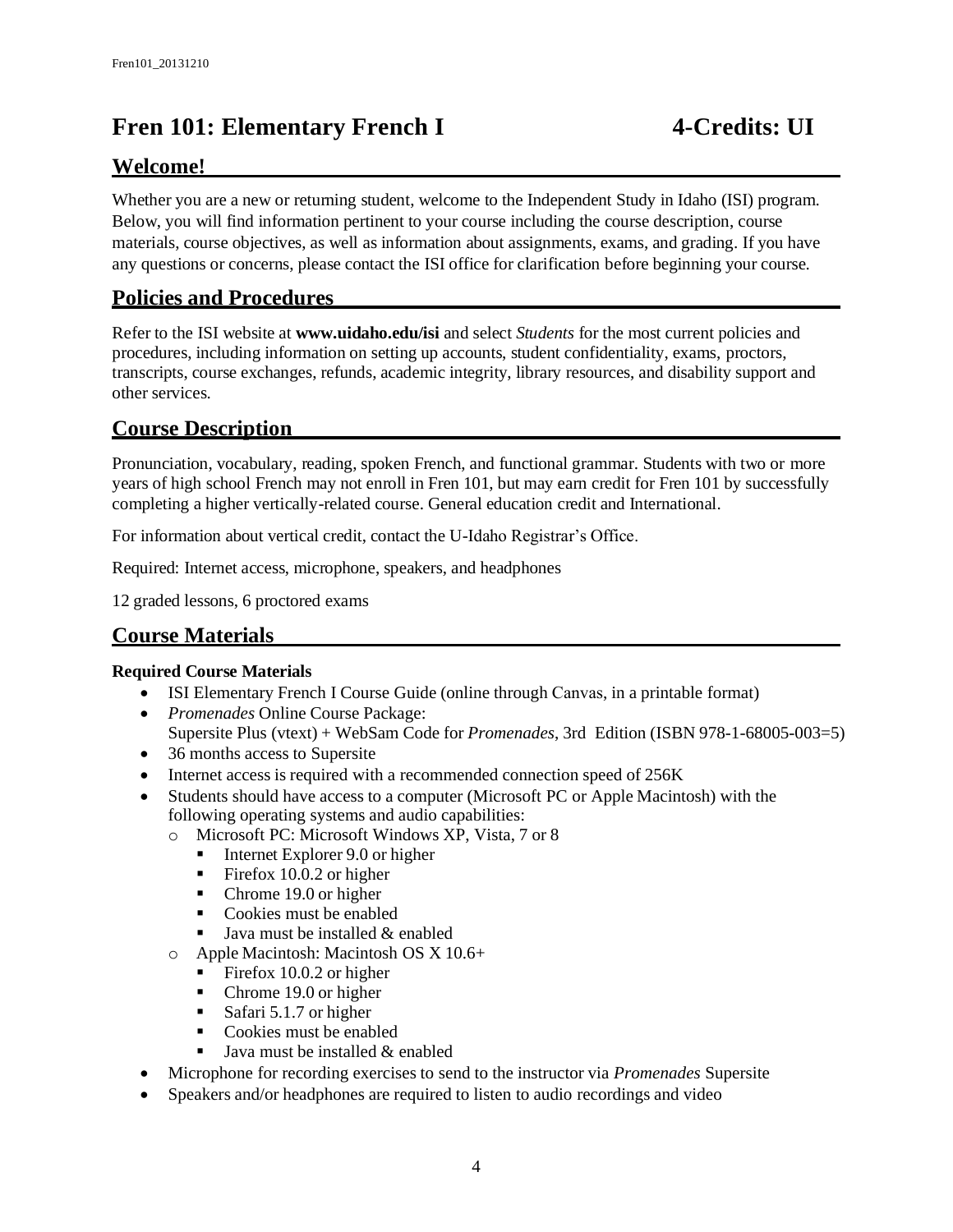- Necessary plug-ins easily available for download (see Vista Higher Learning Technical Support) o Adobe Acrobat Reader
	- o Adobe Flash Player
	- o Shockwave Player
	- o Java
	- o Windows Media Player
	- o QuickTime with iTunes

### **Purchasing Your Course Materials**

To purchase your *Promenades* online Course Package visit the publisher's online store at: www.vistahigherlearning.com/store

- Under the *Language* tab click on *French*
- Next, click on the *Promenades* 3<sup>rd</sup> edition tab.
- Next click on *Codes & other materials* tab
- Click on Add to Cart tab for 978-1-68005-003-5

Once you have successfully accessed the Promenades 3rd edition Supersite Plus program please do the following to enroll into the ISI French 101 course on the Supersite:

Access your Supersite Plus program

click on the "*enroll in a class*" tab

Follow the instructions for enrolling into the ISI French 101 course (When asked to submit your

school or campus submit "*Independent Study in Idaho*" as your school)

# **Online Course Delivery**

*This course is available online. An electronic course guide is accessible through Canvas at no additional cost. Refer to your Registration Confirmation Email for instructions on how to access Canvas.* 

# **Course Introduction**

This class covers basic vocabulary and grammar points and develops reading, writing, listening, and speaking skills. Fren 101 covers units 1 through 6 of the *Promenades* vText. Your instructor is here to help you progress to your full potential in French, so please feel free to contact him at any time to discuss problems or difficulties you may be experiencing in the course.

This is a distance-learning course wherein students actively participate in their own learning process outside the classroom in an online environment and study time is dedicated to activities that incorporate vocabulary, pronunciation, grammar, and culture points. Students must approach this course with a real desire to put in the time demanded. Fren 101 covers a lot of material and will require a substantial time commitment to read, study the grammar lessons and tutorials, and do the online required assignments. By the end of the course, however, you will be ready for Fren 102 and will have gained an invaluable opportunity to practice written communication, listening, and reading comprehension in French.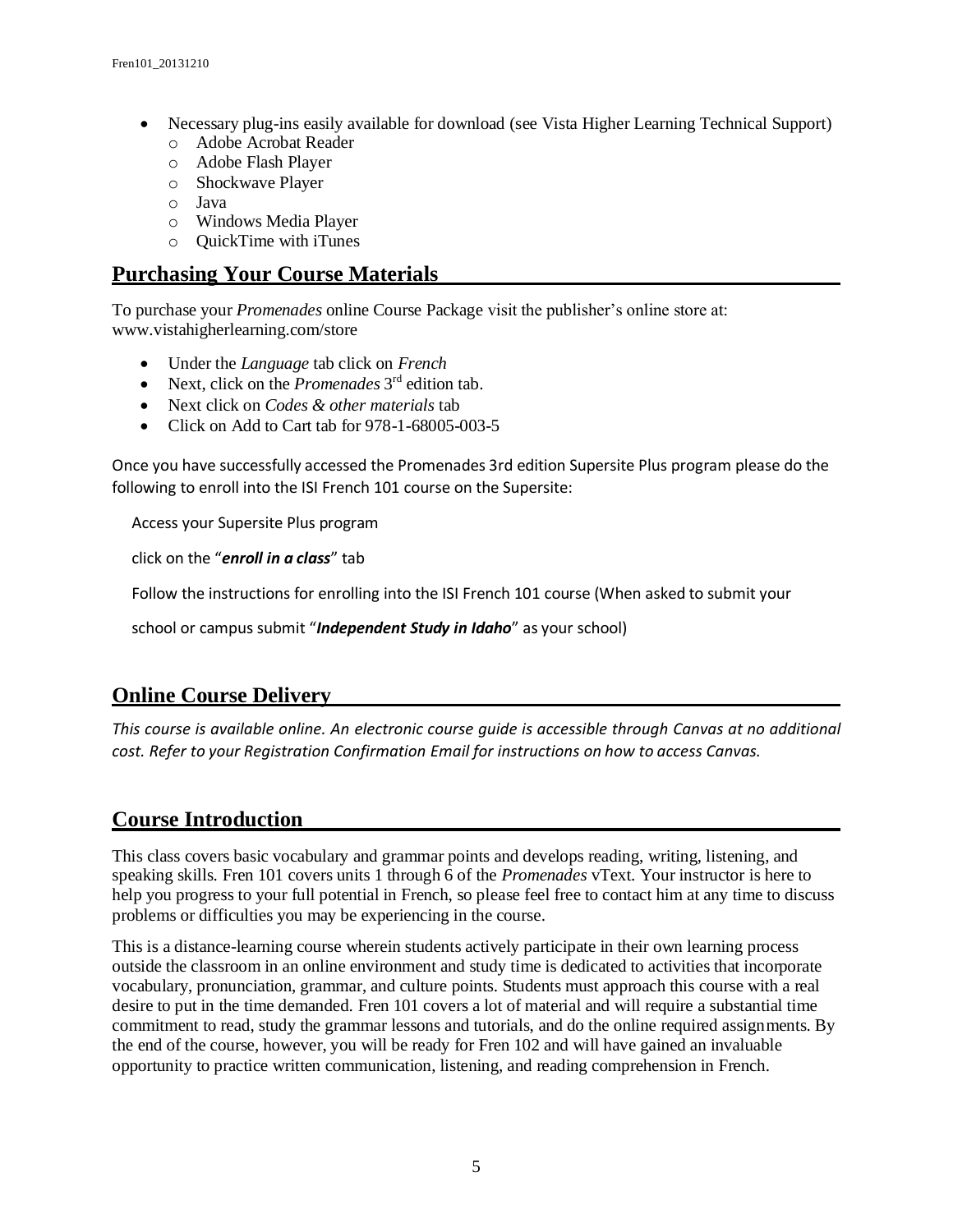# **Course Objectives**

By the completion of French 101, students should be able to do the following:

- Communicate in basic French. Students will be able to greet and take leave of others, discuss their courses and class schedules, their family, the pastimes and sports they enjoy, and also talk about the weather. Students should feel comfortable in the present tense and will begin to speak in and understand the past tense (passé composé).
- Create original thoughts in French. Students will gain knowledge of the structure of French and will therefore be able to use the vocabulary learned to form new thoughts and basic sentences.
- Gain a greater understanding of and appreciation for French culture, particularly in terms of geography, demography, and the vast differences in culture that are present throughout the francophone world.

# **Lessons (Leçons)**

Each lesson in your ISI Course Guide includes:

- Lesson Objectives
- Material to Cover
- Active Vocabulary
- Lecture and Required Activity (Deviors)
- Online *Promenades* Supersite assignments to be submitted electronically

The *Promenades* vText is divided into 13 units. You will be studying the first six units in Fren 101. Each unit (unité) is divided into two lessons, called Leçon A and Leçon B. Each leçon in a unit contains seven main sections: Contextes, Les sons et les lettres, Roman-Photo (Video), Lecture Culturelle, Flash culture, Structures, and Vocabulaire. The second lecon in each unit concludes with a sixth section called Savoirfaire. Under the Savoir-faire section, you will be able to access the Vocabulaire screen, which presents all of the unit's active vocabulary. All of your assigned exercises are available online in the *Promenades* acivities screen on the *Promenades* Supersite.

This Course Guide will direct you through these sections so that you will be well prepared for the proctored exam that follows each unit.

#### **Study Hints**

- Carefully read and follow all the instructions and suggestions found in this Course Guide.
- When directed to do so, refer to the appropriate pages of your *Promenades* vText before attempting to submit assigned exercises.
- As you begin each new lesson, your instructor recommends that you first study the active vocabulary listed in the Vocabulaire section on the *Promenades* Supersite at the end of each Unité in your *Promenades* vText.
- Note: The Structures sections of each lesson presents two grammar points. Before submitting the assigned grammar exercises, you will be directed to access an online tutorial explaining the grammar point you are being asked to practice.
- Set a schedule allowing for completion of the course one month prior to your desired deadline. (An Assignment Submission Log is provided for this purpose.)
- Review earlier material by frequently practicing the exercises and vocabulary you have successfully done in previous lessons.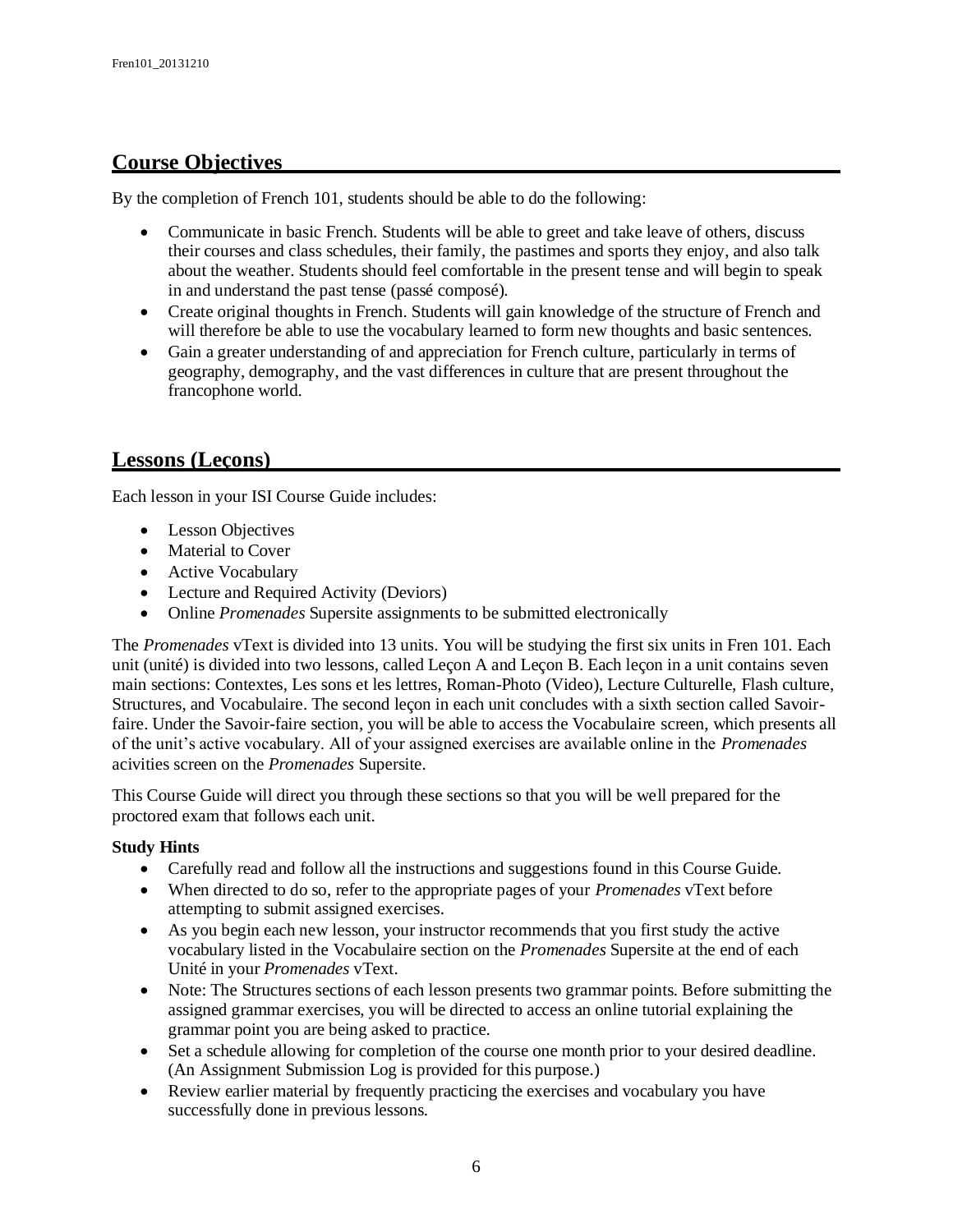• REMEMBER: For each section of the text that is covered, only certain exercises have been assigned for you to submit to your instructor. Only those exercises showing a due date of "Fri 06/30" are your assigned exercises. For extra practice on sections that you find challenging, remember that you will find more communicative exercises in the vText to help you increase your understanding and ability. Don't feel limited to doing only the assigned exercises.

#### **Submitting Assignments**

When you have completed a lesson (for example, Lecon 1A) and have submitted all the required activities and exercises (only those exercises showing the due date "Fri 06/30"), double-check to make sure that you have done all of the exercises requested for that lesson. Then, email your instructor that you have completed the lesson and have submitted all of the required exercises. After you have completed the assigned exercises in Lessons A and B of a specific Unit and have received feedback from your instructor on both lessons, you may then take the exam for that Unit.

Refer to the *Course Rules* in Canvas for further details on assignment requirements and submission.

#### **Exams**

You must wait for grades and comments on lessons prior to taking each subsequent exam.

For your instructor's exam guidelines, refer to your *Registration Confirmation Email* and the Exam Information sections in this Course Guide.

See Grading for specific information on lesson/exam points and percentages.

#### **Grading**

The course grade will be based upon the following considerations:

| Graded Assignments (Devoirs): 12 lessons |                                                                                |                                           |     |  |
|------------------------------------------|--------------------------------------------------------------------------------|-------------------------------------------|-----|--|
| Unit Exams:                              | 6 exams                                                                        |                                           | 60% |  |
| A final average of:                      | 90% to 100%<br>80\% to 89\%<br>70\% to 79\%<br>$60\%$ to $69\%$<br>0\% to 59\% | $= A$<br>$=$ B<br>$= C$<br>$= D$<br>$=$ F |     |  |
|                                          |                                                                                |                                           |     |  |

The final course grade is issued after all lessons and exams have been graded.

Acts of academic dishonesty, including cheating or plagiarism, are considered a very serious transgression and may result in a grade of F for the course.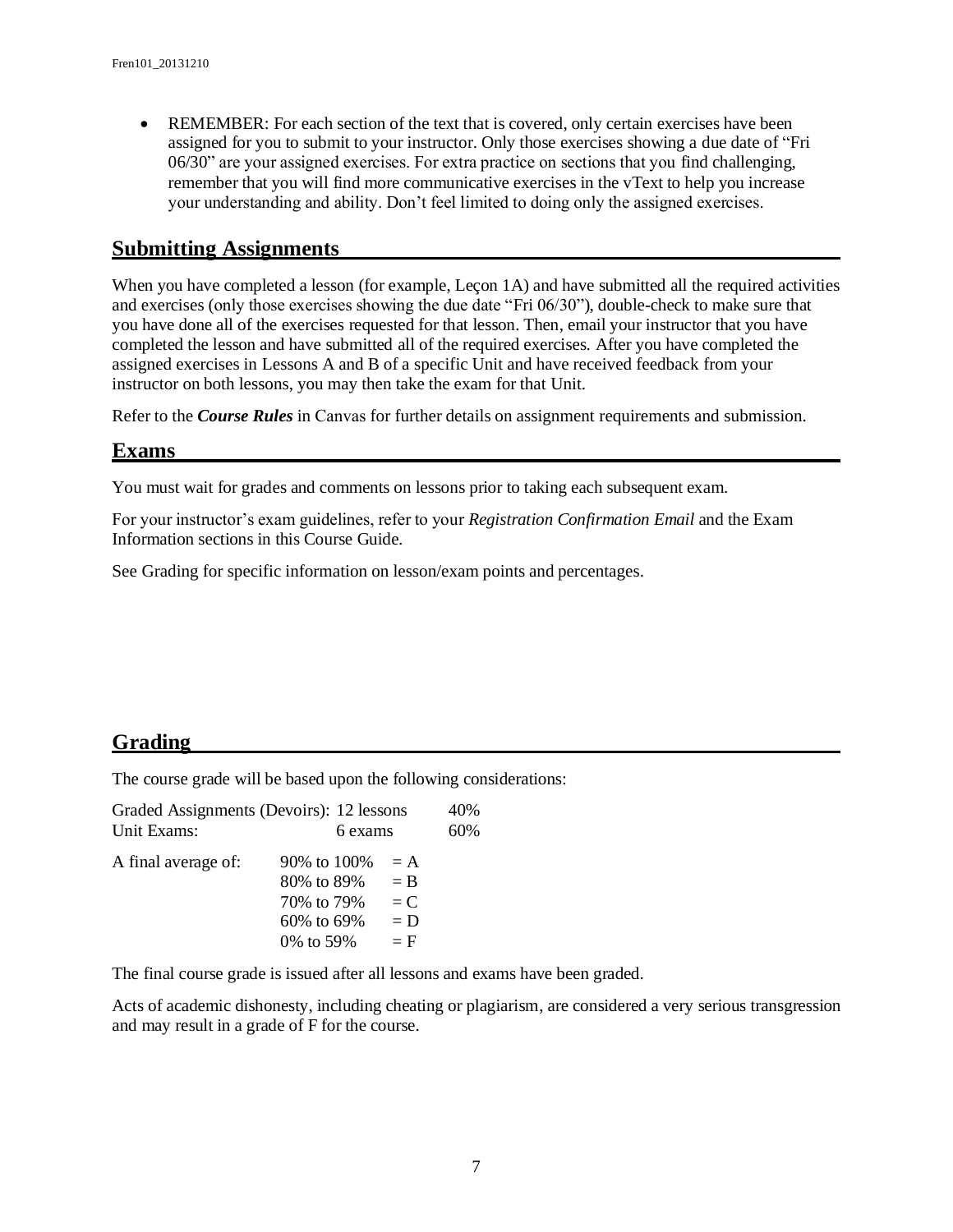# **About the Course Developer**

Your course developer is Dr. Richard Keenan. I am a Professor Emeritus at the University of Idaho. I've been associated with the University since 1980 and have lived and taught languages in Europe, Latin America, and in Canada as well as in the United States. It has been a pleasure for me to develop this Course Guide for you, and I hope that it may assist you effectively as you progress along your linguistic journey. Above all, I hope this guide will make your learning experience enjoyable as well as effective.

# **Contacting Your Instructor**

Instructor contact information is posted on your Canvas site under *Course Rules.*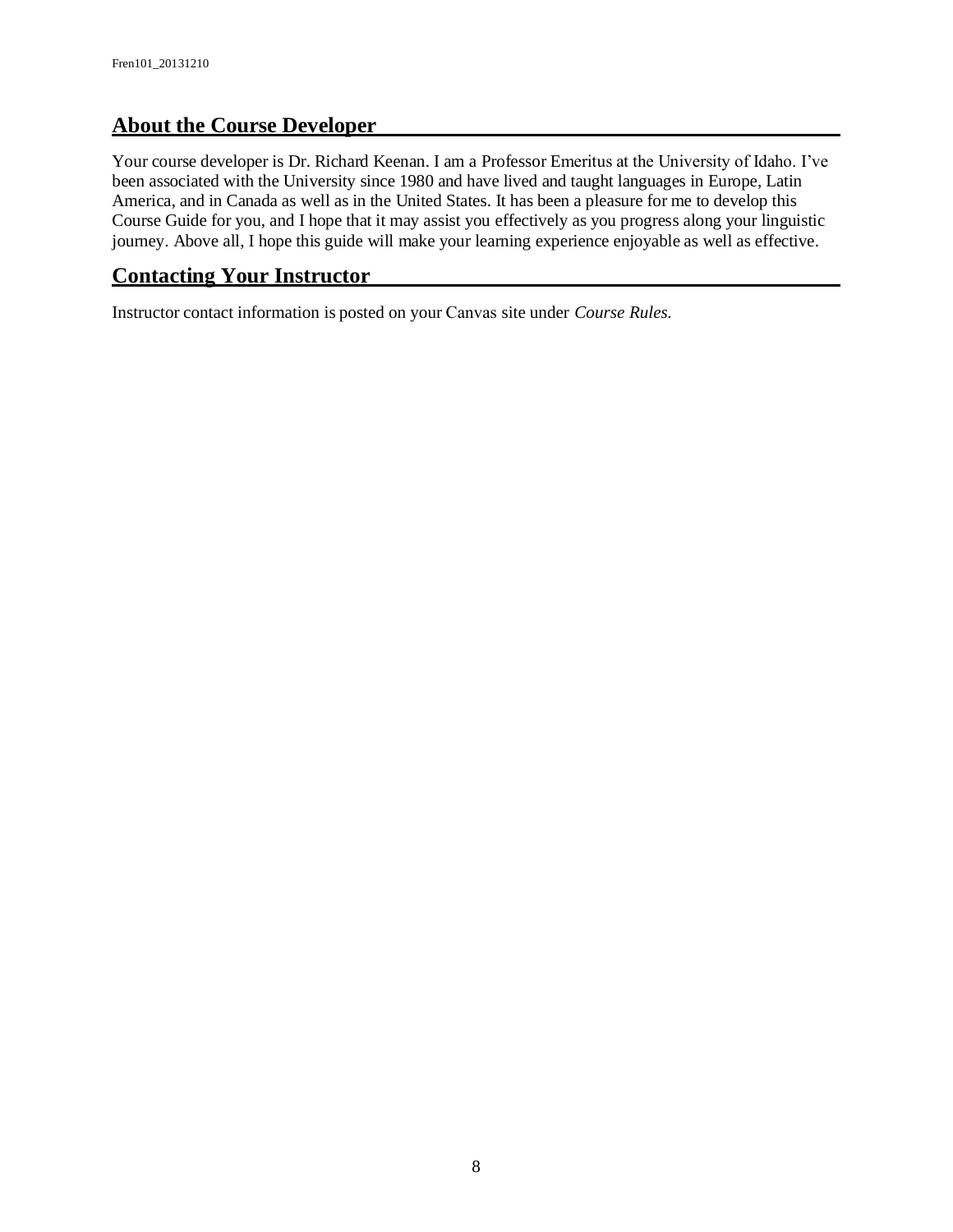| <b>Assignment Submission Log</b>         |                              |                                                                                                                          |                                                           |                          |  |  |  |
|------------------------------------------|------------------------------|--------------------------------------------------------------------------------------------------------------------------|-----------------------------------------------------------|--------------------------|--|--|--|
| Unité<br>(Leçons)                        | <b>Readings</b>              | <b>Active</b><br><b>Vocabulary</b>                                                                                       | <b>Assignments</b>                                        | Date<br><b>Submitted</b> |  |  |  |
| 1: Salut! $(1A, 1B)$                     | Promenades,<br>pages $1-40$  | Promenades, pages 2-3,<br>Ça va?; pages 20-21, En<br>classe; page 40,<br>Vocabulaire                                     | Online assignments at<br>http://promenades.vhlcentral.com | $1A$ :<br>1B:            |  |  |  |
| It is time to take Exam 1.               |                              |                                                                                                                          |                                                           |                          |  |  |  |
| 2: $\hat{A}$ la fac $(2A, 2B)$           | Promenades,<br>pages 41-80   | Promenades, pages 42-<br>43, Les cours; pages 60-<br>61, Une semaine à la fac;<br>page 80, Vocabulaire                   | Online assignments at<br>http://promenades.vhlcentral.com | $2A$ :<br>2B:            |  |  |  |
| It is time to take Exam 2.               |                              |                                                                                                                          |                                                           |                          |  |  |  |
| 3: La famille et les<br>copains (3A, 3B) | Promenades,<br>pages 81-120  | Promenades, pages 82-<br>83, La famille de Marie<br>Laval; pages 100-101,<br>Comment sont-ils?; page<br>120, Vocabulaire | Online assignments at<br>http://promenades.vhlcentral.com | $3A$ :<br>3B:            |  |  |  |
| It is time to take Exam 3.               |                              |                                                                                                                          |                                                           |                          |  |  |  |
| 4: Au café (4A, 4B)                      | Promenades,<br>pages 121-160 | Promenades, p 122-123,<br>Où allons-nous?; pages<br>140-141, J'ai faim!; page<br>160, Vocabulaire                        | Online assignments at<br>http://promenades.vhlcentral.com | $4A$ :<br>4B:            |  |  |  |
| It is time to take Exam 4.               |                              |                                                                                                                          |                                                           |                          |  |  |  |
| 5: Les loisirs (5A,<br>5B)               | Promenades,<br>pages 161-200 | Promenades, pages 162-<br>163, Le temps libre;<br>pages 180-181, Quel<br>temps fait-il?; $p. 200$<br>Vocabulaire         | Online assignments at<br>http://promenades.vhlcentral.com | 5A:<br>5B:               |  |  |  |
| It is time to take Exam 5.               |                              |                                                                                                                          |                                                           |                          |  |  |  |
| $6:$ Les fêtes $(6A, 6B)$                | Promenades,<br>pages 201-242 | Promenades, pages 202-<br>203, Surprise!; pages<br>220-221, Très chic!; page<br>242, Vocabulaire                         | Online assignments at<br>http://promenades.vhlcentral.com | 6A:<br>6B:               |  |  |  |
| It is time to take Exam 6.               |                              |                                                                                                                          |                                                           |                          |  |  |  |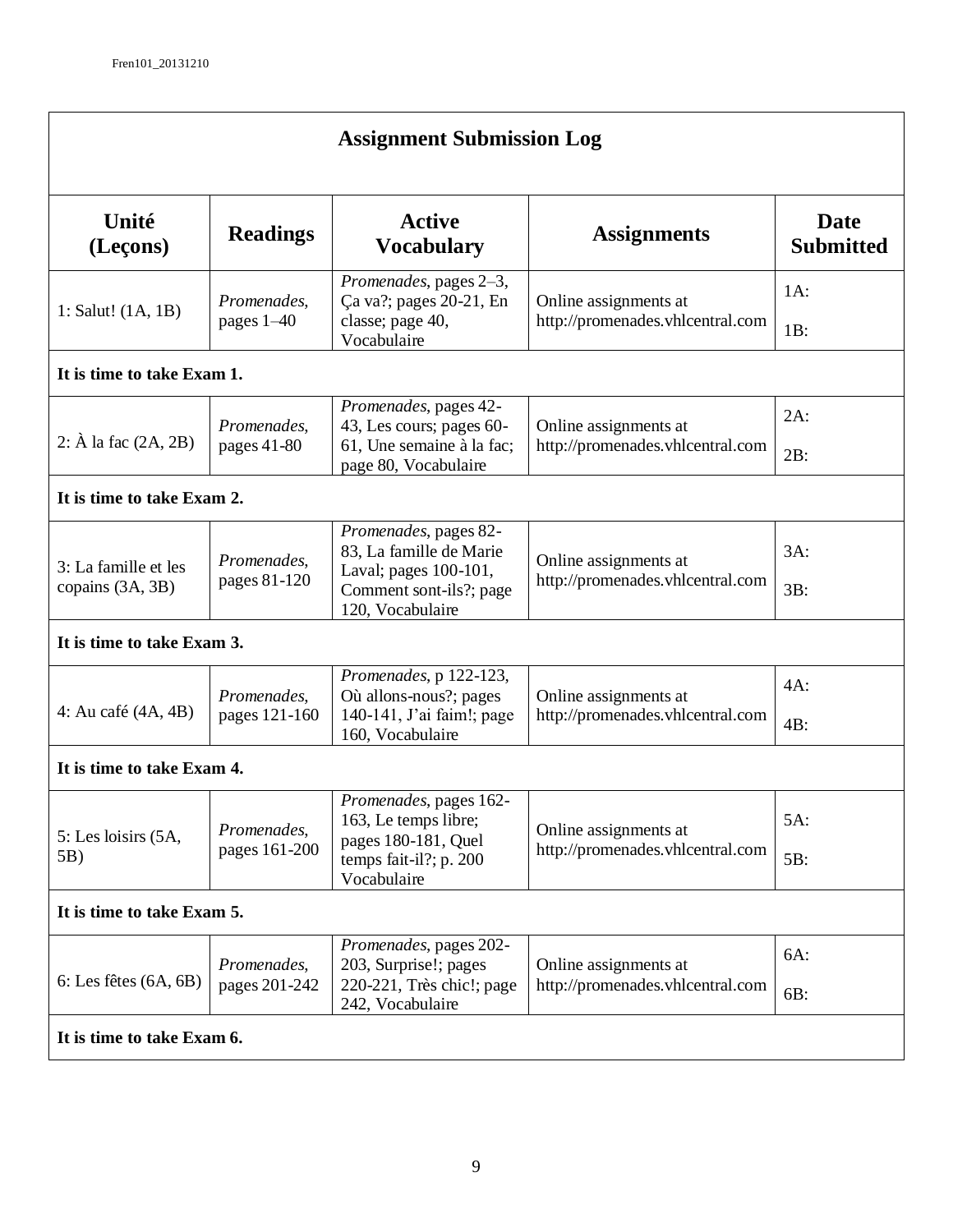# **Unité 1: Salut!**

# **Leçon 1A et Leçon 1B**

# **Getting Started**

If you still need to enroll in the online *Promenades* Supersite portion of this course, see Online Course Delivery (How to Begin Your Online Course) on page 2 of this Course Guide, or refer to your *Registration Confirmation Email*. If you have any questions about the course, please contact your instructor.

Once you have enrolled in your online *Promenades* Supersite course, you are ready to begin Lesson (Leçon) 1A.

- Log onto the Promenades Supersite at **[https://www.vhlcentral.com/.](https://www.vhlcentral.com/)** Enter your username and password above the LOG IN tab on your screen and click on the LOG IN tab.
- Next, click on the picture (icon) of the Promenades 3rd edition
- Under the "Content" tab click on "Activities"

• To the left of the screen you will see various sections (strands). The sections that you will do are: *Contextes*, *Les sons et les lettres*, *Roman-photo, Lecture culturelle, Structure, and Vocabulaire*

- In Contextes, the focus or theme of the lesson is presented, and new vocabulary is presented.
- Les Sons et Les Lettres is a section dedicated to bettering your pronunciation and spelling in French.
- The Roman-Photo section presents a summary of the specific video episode that you will watch on your computer.
- In the Lecture Culturelle section, your text will present cultural/historical material relating to the lesson's theme.
- The Flash Culture section contains a short cultural video focusing on different cultural activities related to the varied francophone regions of the world.
- The Structures section of each leçon presents two grammar points followed by appropriate grammar exercises.
- The Vocabulaire section presents all of the lesson's active vocabulary

NOTE: As you begin each new lesson, you will be directed to first study the active vocabulary listed in the Vocabulaire section on the *Promenades* Supersite.

The right side of your Activities screen lists the specific exercises you are to submit for your assignment.

Although there are other details concerning how to efficiently navigate this Supersite platform, I believe you are relatively well prepared to dive into lesson 1A. However, for those who wish to learn more thoroughly how to navigate this platform before beginning your first lesson, please do the following:

- On the very top right section of your screen, click on the Help tab.
- Next, click on the Student User Guide tab.
- Download this tab and read through the very helpful information this user guide provides.

# **NOW LET'S BEGIN!**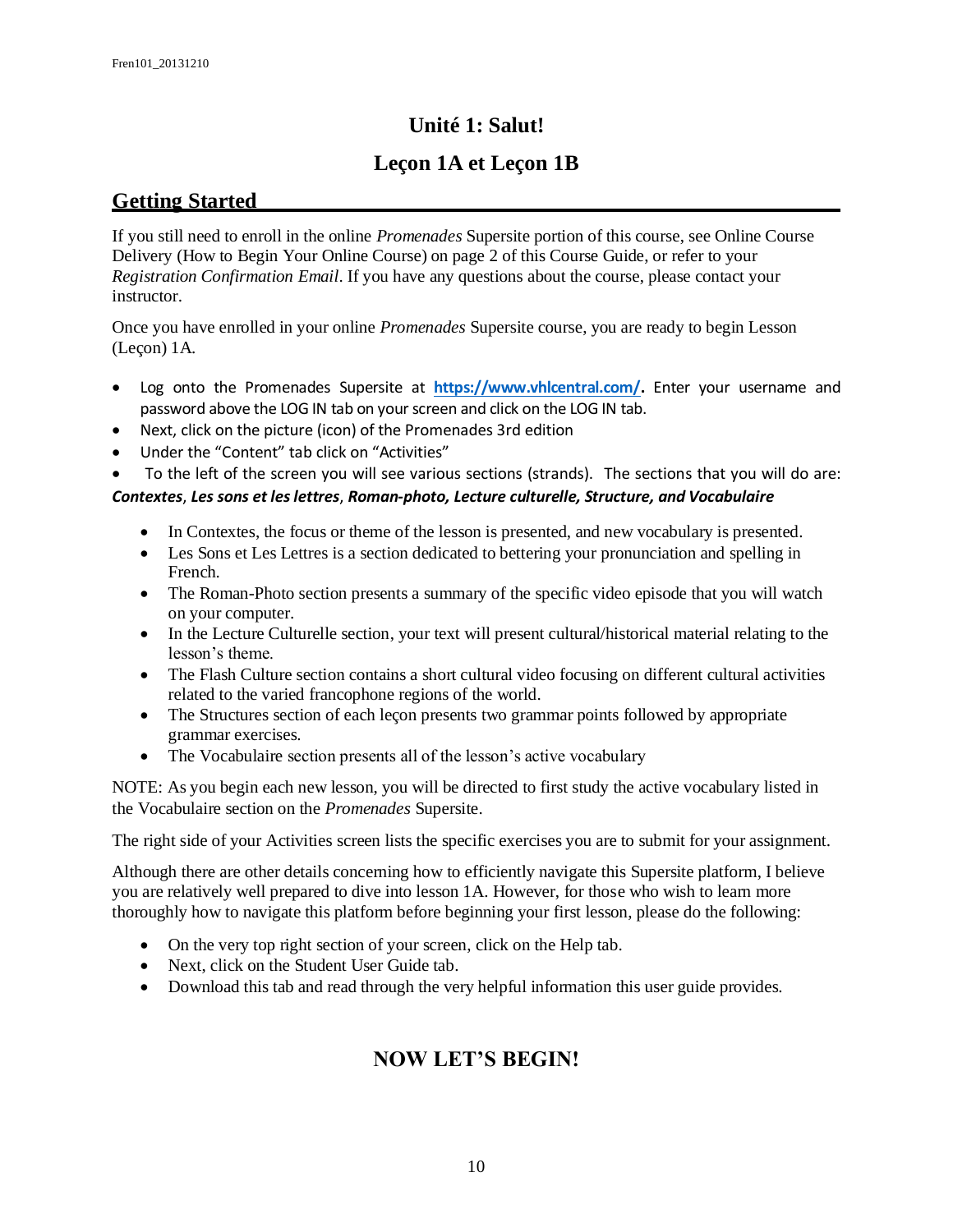# **Lesson Objectives**

Bienvenu/e à Français 101! Welcome to French 101! This is the first of the six units you will cover in this course. In Unit (Unité) 1, you will learn how to greet and say goodbye in French, identify and describe yourself and others, and identify objects in the classroom. You will learn about nouns and gender, articles, the numbers 0–60, subject pronouns, the present tense forms of the verb "être" (to be), and finally, adjective agreement.

# **Material to Cover**

*Promenades* vText, pages 1–40 *Promenades* Supersite, Unité 1 (online assignments at http://promenades.vhlcentral.com)

# **Active Vocabulary**

*Promenades* vText:

- pages 2-3, Ça va?
- pages 20-21, En classe
- page 40, Vocabulaire

# **Lecture and Required Activity (Devoirs)**

All assigned exercises are online through the *Promenades* Supersite.

Log on to the *Promenades* Supersite at http//www.vhlcentral.com and enter your username and password. Now, click on the *Promenades* icon; then click on the Content tab. This brings up several options; click on the vText option.

Notice the Table of Contents tabs are now at the left side of your screen; click on the 01 tab. This will display your vText's table of contents for unit 1.

Scroll all the way down to the bottom of Leçon 1B and click on the Vocabulaire tab.

Adjust your screen size appropriately to 100% or 125% so that you can read the text. Notice that you can go from a double page to single page screen.

Access page 40; this page presents all of the active vocabulary you should know for Unit 1. By clicking on the individual words and expressions, you will hear the native pronunciation for each word. Familiarize yourself as much as possible with the vocabulary presented on this page.

Once you feel comfortable with the active vocabulary presented on page 40 of your vText, you are ready to begin practicing the various greetings and farewells presented in the Contextes section of Leçon 1A.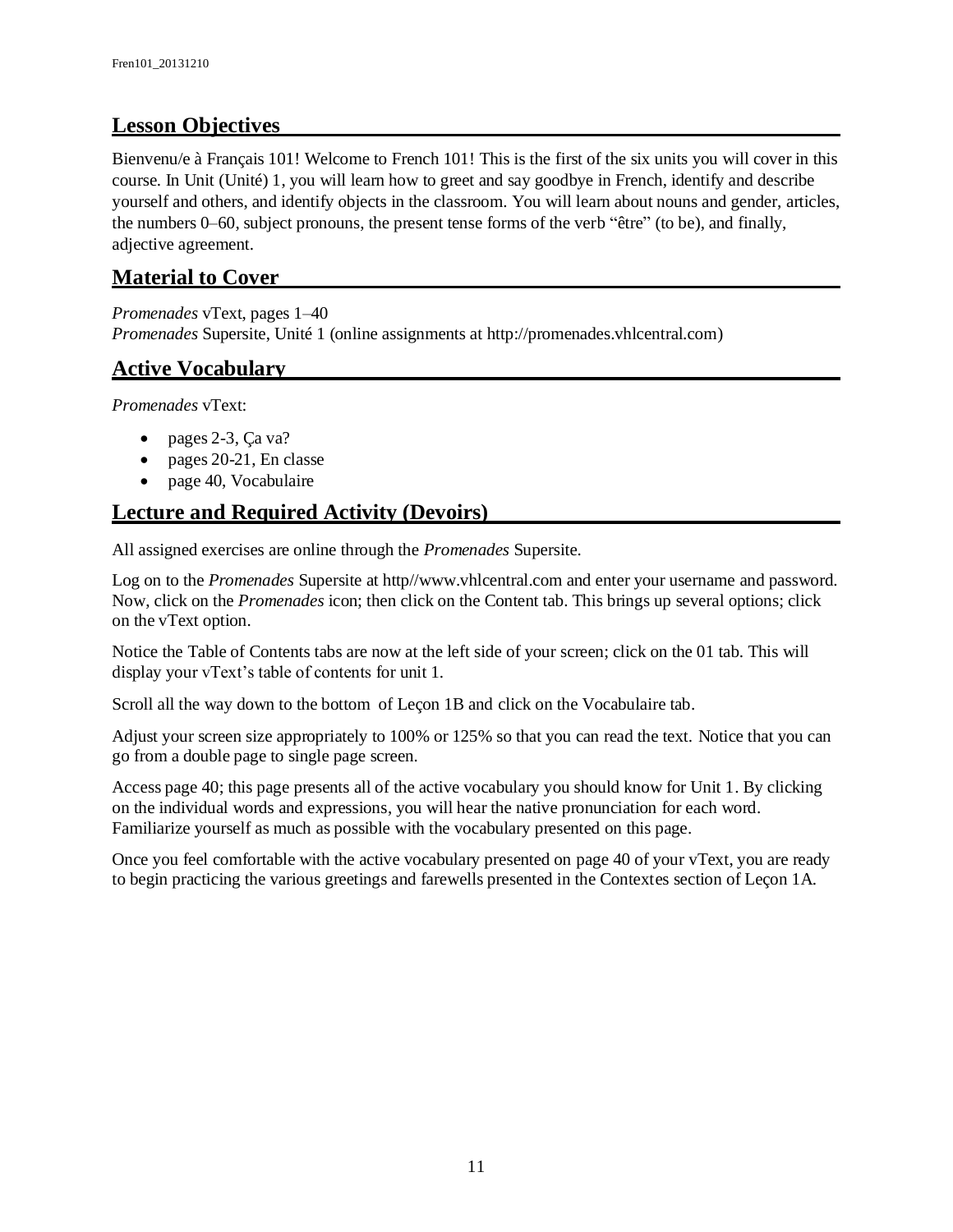# **Focus on Leçon 1A**

#### **Contextes**

To access the greetings and farewells found in the Contextes section of Leçon 1A, make sure you have left the vText screen and have returned to the Activities screen.

- Click on the "**Contexte**" tab
- Under the Presentations tab click on the *Ca va*? tab. Displayed on your screen you will see an illustration of six sets of people greeting each other. If you click on the Show Text tab that is located on the upper left portion of your screen, you will see the written transcript to each greeting when you click on the various button tabs. Notice also that below each transcript is a small double-edged arrow. If you click on the arrow the English translation will appear.

In the six short conversations presented in this section you will discover that French has two ways of addressing people: formal (vous) and informal (tu). You will learn more about these forms as you move through the lessons, but for now you should know that one form (vous) is used during formal situations (when addressing someone you don't know, someone who is older, or someone to whom you want to show respect) as well as when you're addressing more than one person. The other form (tu) is used during informal situations, such as talking to a peer or close acquaintance.

Once you have listened to the conversations, you can exit this screen by clicking on the Return to Activities tab located at the bottom right of your illustration.

Make sure that you are on the Activities screen and that the Contextes: Ça va? tab is highlighted. You are now ready to submit your assigned exercises for this section.

Under the Practice Activities section there are four assigned exercises, click on them and hit the Submit button at the bottom of each exercise once you have completed it.

Next, under the Workbook section on your Activities screen, submit the 4 assigned exercises

Next, under the Lab Manual section on your Activities screen, submit the 2 assigned exercises

#### **Les Sons et Les Lettres**

On your Activities screen please click on the Les Sons et Les Lettres tab that is immediately below the Contextes tab.

Click on *The French Alphabet* tab that is immediately below Presentations. After reviewing the French alphabet, click on the Return to Activities tab at the lower right of your screen.

Under the Practice tab click on and submit the 1 assigned exercise

#### **Roman-Photo**

Next, click on the Roman-Photo tab that is located on the left of your Activities screen.

Under the Presentations tab, click on the Video: *Au café* tab; then, click on the play icon to view the Roman-Photo video; notice as you view the video you can click on the subtitles tab to access the French subtitles or English subtitles. After viewing the video, click on the Return to Activities tab on your screen.

Under the Practice Activities section, submit the 3 assigned exercises

#### **Lecture Culturelle**

Now, return to your Activities screen and click on the Lecture Culturelle tab.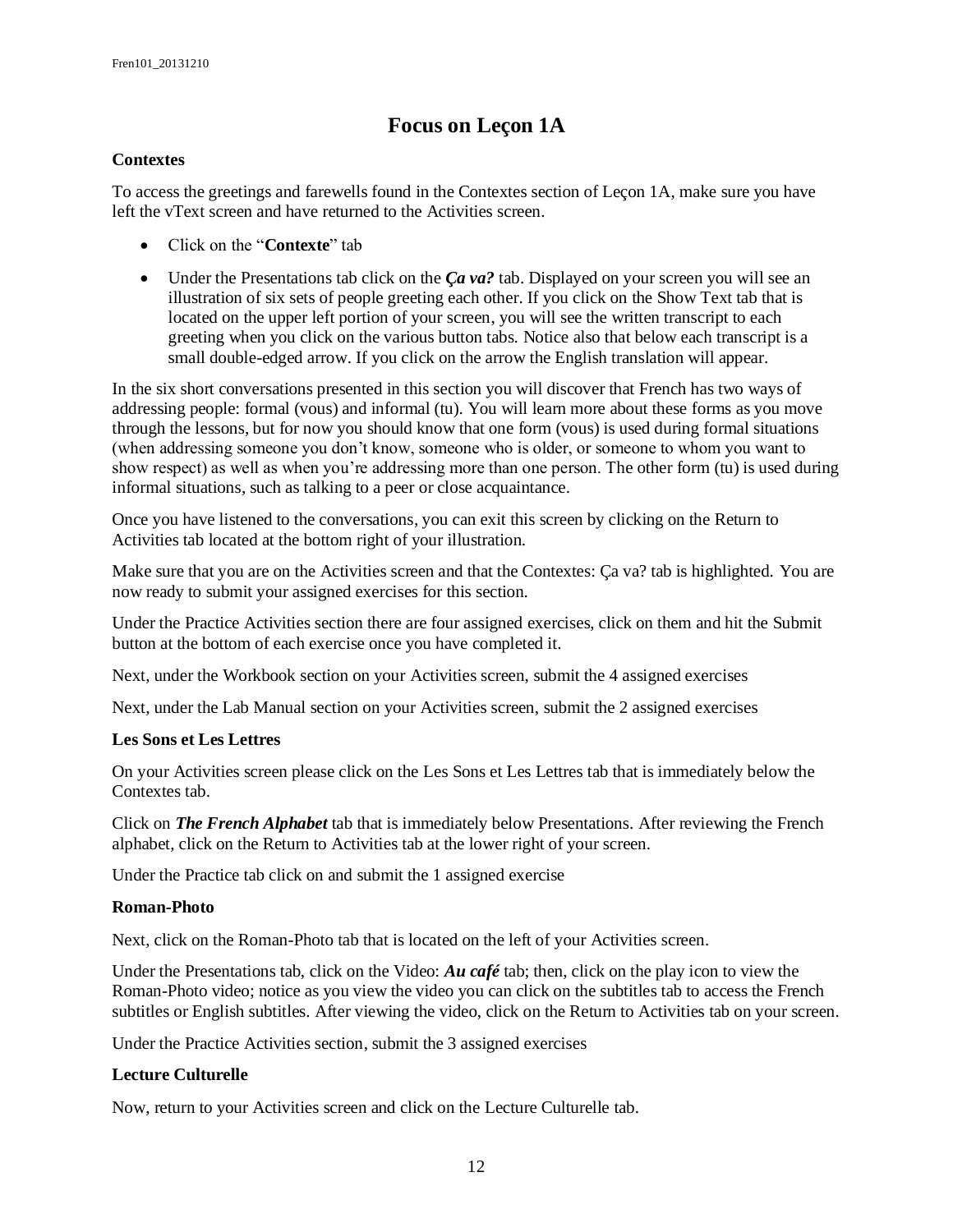Under Presentations click on the Reading: *La poignée de main ou la bise?* tab.

After reading the two pages click out of the reading and return to the Activities screen.

Under the Practice Activities section submit the two assigned exercises

#### **Flash Culture**

Access your Activities screen and click on the Flash Culture tab on the left of the screen.

Under the Presentations section, click on the Video: *Salut!* tab. Then click on the Play tab to view the Flash Culture video. Notice you can click on the Subtitles tab to access the French subtitles or English subtitles. After viewing the video, click on the Return to Activities tab on your screen.

Under the Practice Activities section, submit the 1 assigned exercise.

Under the Video Manual section submit the two assigned exercises

Now click on the Return to Activities tab on your screen.

#### **Structures: 1A.1 Nouns and Articles**

Click on the Structures tab on the left of the Activities screen. You will notice that the first grammar point is highlighted: 1A.1 Nouns and Articles.

Under the Presentations and Tutorials section, click on the 2 assigned exercises. When finished viewing the tutorial return to your Activities screen.

On your Activities screen, please submit the 12 assigned exercises under the Practice and Workbook tabs.

#### **Structures: 1A.2 Numbers 0-60**

Next, click on the Structures 1A.2 tab

Under the Presentations and Tutorials section, click on the 2 assigned exercises. When finished viewing the tutorial return to your Activities screen.

On your Activities screen, please submit the 12 assigned exercises under the Practice and Workbook tabs.

#### **Vocabulaire**

To review the lesson's active vocabulary remember that on the Activities screen you can click on the **Vocabulaire** tab and then under **Presentations** click on the **Vocabulary list: 1A** tab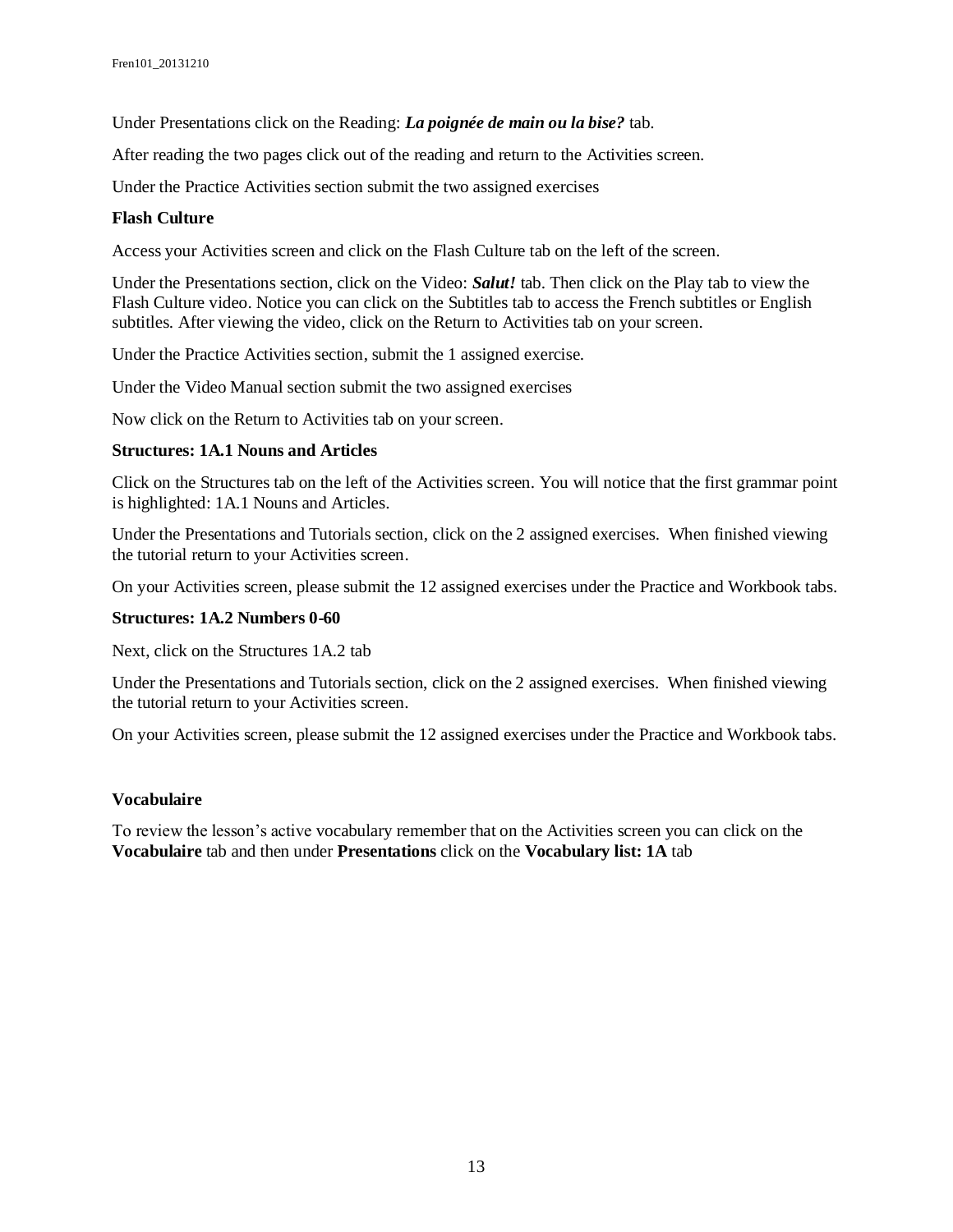# **Submitting Your Lesson Assignment**

You have now completed Leçon 1A. Email your instructor telling him that you have submitted all of the assigned exercises for Leçon 1A and that they are ready to be reviewed and graded. In the meantime, you should feel free to proceed ahead into Leçon 1B.

# **Focus on Leçon 1B**

On your Activities screen, click on the Leçon 1B tab that is located under the icon entitled Unité  $2/\dot{A}$  la fac

#### **Contextes**

First, click on the Contextes tab that is on the left of your Activities screen.

Under the Presentations section, click on the En classe tab. Displayed on your screen you will see an illustration of a typical classroom. If you click on the Show Text tab that is located on the upper left portion of your screen, you will see the written transcript to each vocabulary item when you click on the various tabs. Notice also that below each transcript is a small double-edged arrow. If you click on the arrow the English translation will appear.

Once you have listened to the vocabulary associated with the classroom, you can exit this screen by clicking on the Return to Activities tab located at the bottom right of your illustration.

Make sure that you are on the Activities screen and that the Contextes tab is highlighted. You are now ready to submit your assigned exercises for this section.

Under the Practice tab there are 5 assigned exercises. Click on each of these exercises and hit the Submit button at the bottom of each exercise once you have completed it.

Next, under the Workbook tab on your Activities screen, submit the 4 assigned exercises.

Next, under the Lab Manual tab on your Activities screen, submit the 2 assigned exercises.

#### **Les Sons et Les Lettres**

On your Activities screen, click on the Les Sons et Les Lettres tab that is immediately below the Contextes tab.

Under the Presentations tab click on and do the 1 assigned exercise.

Next, under the Practice tab click on and do the 1 assigned exercise

#### **Roman-Photo**

Click on the Roman-Photo tab that is located on the left of your Activities screen.

Under the Presentations tab, click on and view the Roman-Photo video *Les copains*. Notice as you view the video you can click on the Subtitles tab to access the French subtitles or English subtitles. After viewing the video, click on the *Return to Activities* tab on your screen.

Under the Practice tab, submit the 3 assigned exercises

#### **Lecture Culturelle**

Now, return to your Activities screen and click on the *Lecture Culturelle* tab.

Under the *Presentations* tab click on the tab *Qu'est-ce qu'un Français typique?* and read it .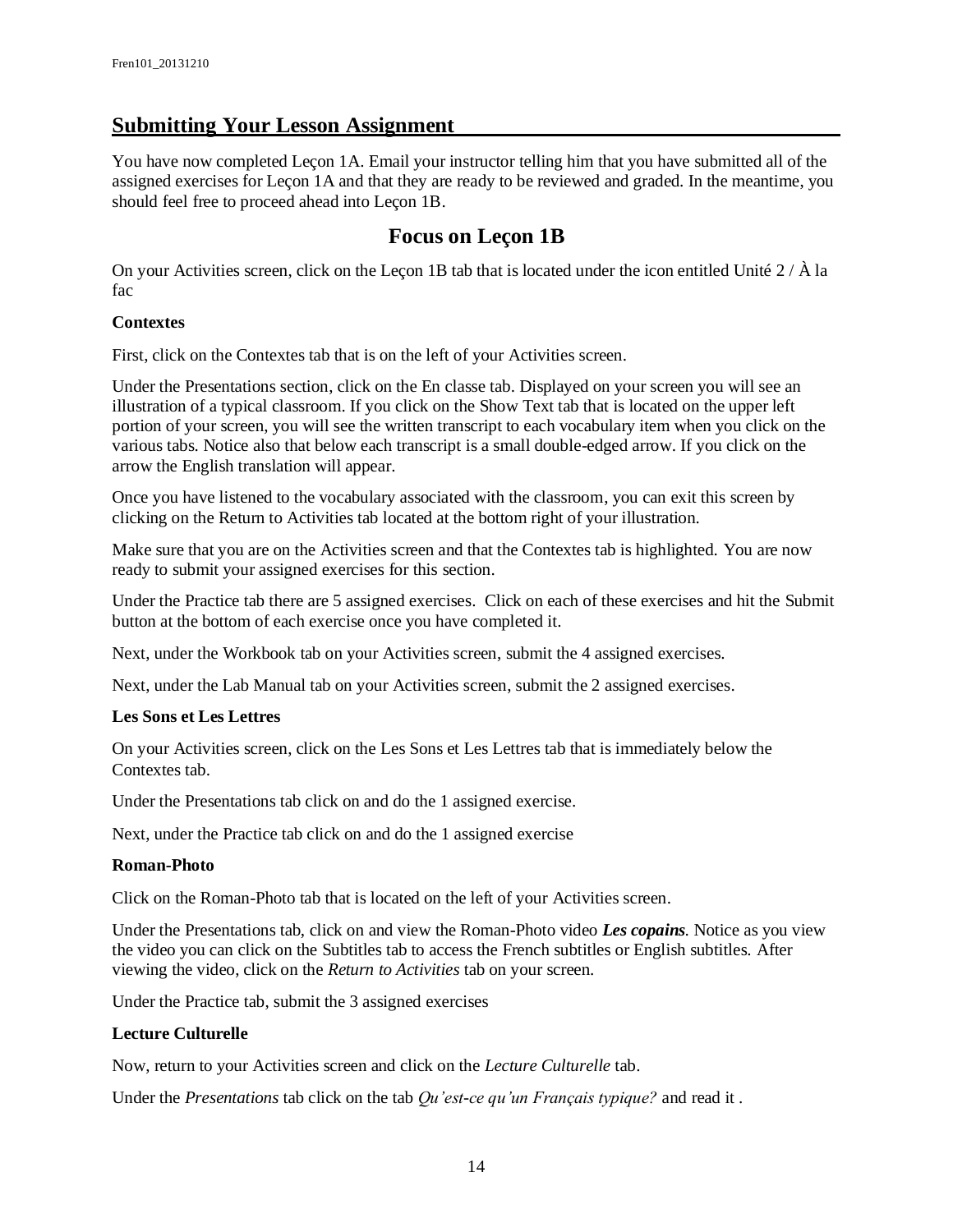After reading the two pages, click out of the reading and return to the Activities screen.

Under the *Practice* tab, submit the 3 assigned exercises

#### **Structures: 1B.1 Subject Pronouns and the Verb être**

Click on the Structure 1B.1 tab on the left of the Activities screen.

Under the *Presentations and Tutorials* tab click on and submit the 2 assigned exercises

Once you have watched the tutorial and completed the concluding exercise you are ready to submit the assigned exercises.

On your Activities screen, under the Practice and Workbook tabs click on and submit the 10 assigned exercises.

#### **Structures: 1B.2 Adjective Agreement**

On your *Activities* screen click on the Structure 1B2

Under the *Presentations and Tutorials* tab, click on and submit the 2 assigned exercises

Once you have watched the tutorial and completed the concluding exercise you are ready to submit the assigned exercises

On your Activities screen, under the Practice and Workbook tabs click on and submit the 9 assigned exercises

#### **Vocabulaire**

To review the lesson's *active vocabulary* remember that on the Activities screen you can click on the **Vocabulaire** tab and then under **Presentations** click on the **Vocabulary list: 1B** tab

#### **Submitting Your Lesson Assignment**

Congratulations! You have completed Unité 1. You have now completed Leçon 1B. Email your instructor telling him that you have submitted all of the assigned exercises for Leçon 1B and that they are ready to be reviewed and graded. Once you receive a grade and feedback from your instructor for Leçon 1B you are ready for your exam on Unité 1.